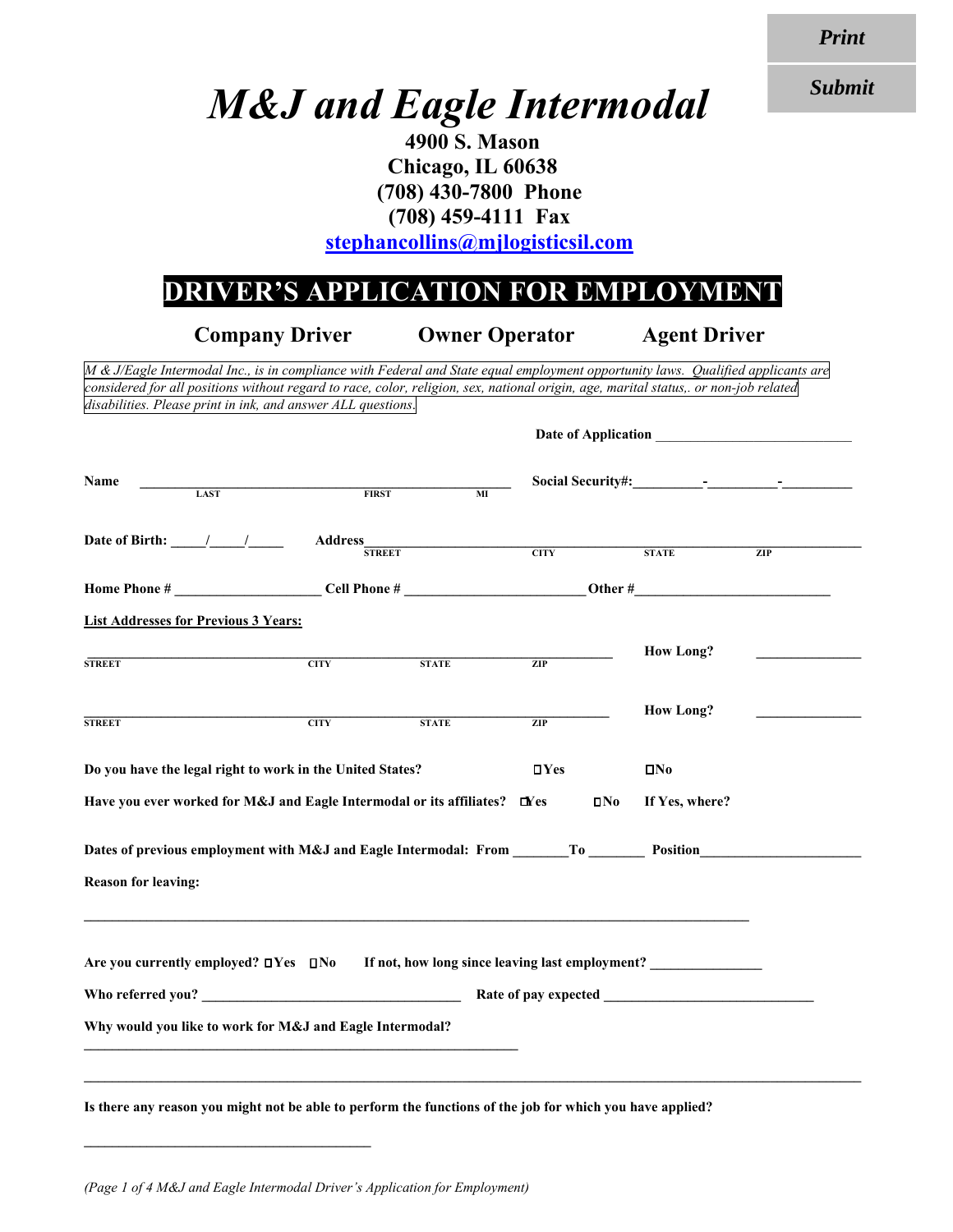#### **Applicant Name: \_\_\_\_\_\_\_\_\_\_\_\_\_\_\_\_\_\_\_\_\_\_\_\_\_\_\_\_\_\_\_\_\_\_**

## **Employment History** D.O.B: 1

All driver applicants to drive a commercial motor vehicle in interstate commerce *MUST* provide the following information for all employers during the **preceding 10 years**. (Explain any gaps in employment, including unemployment dates if any.)

*Note: List most recent employer first. Complete ALL information requested. Add another sheet if necessary.* 

| Contact              | Phone<br>Were you subject to FMCSR while employed with this company?                                                                                                                                                                                                                                                  | $\mathbf{I}$ Yes<br>IN <sub>0</sub><br>Was this job designated as a safety sensitive function in any DOT regulated mode subject to alcohol and controlled substance testing? $\Box$ Yes<br>IN <sub>0</sub>  |
|----------------------|-----------------------------------------------------------------------------------------------------------------------------------------------------------------------------------------------------------------------------------------------------------------------------------------------------------------------|-------------------------------------------------------------------------------------------------------------------------------------------------------------------------------------------------------------|
|                      |                                                                                                                                                                                                                                                                                                                       | Dates From To                                                                                                                                                                                               |
|                      |                                                                                                                                                                                                                                                                                                                       | Position                                                                                                                                                                                                    |
|                      |                                                                                                                                                                                                                                                                                                                       |                                                                                                                                                                                                             |
|                      | Contact Phone Phone<br>Were you subject to FMCSR while employed with this company?                                                                                                                                                                                                                                    | $\blacksquare$ Yes<br>IN <sub>0</sub><br>Was this job designated as a safety sensitive function in any DOT regulated mode subject to alcohol and controlled substance testing? $\Box$ Yes $\Box$ No         |
|                      |                                                                                                                                                                                                                                                                                                                       |                                                                                                                                                                                                             |
|                      |                                                                                                                                                                                                                                                                                                                       |                                                                                                                                                                                                             |
|                      | $City$ $City$ $Size$ $Zip$                                                                                                                                                                                                                                                                                            |                                                                                                                                                                                                             |
| Contact              | <b>Phone</b> Phone Phone Phone Phone Phone <b>D</b> Yes<br>Were you subject to FMCSR while employed with this company?                                                                                                                                                                                                | $I = Y$ es<br>IN <sub>0</sub><br>Was this job designated as a safety sensitive function in any DOT regulated mode subject to alcohol and controlled substance testing? $\Box$ Yes<br>$\mathbf{D}$ No        |
|                      |                                                                                                                                                                                                                                                                                                                       |                                                                                                                                                                                                             |
|                      | Address and the contract of the contract of the contract of the contract of the contract of the contract of the contract of the contract of the contract of the contract of the contract of the contract of the contract of th                                                                                        |                                                                                                                                                                                                             |
| $City$ <sub>__</sub> | $\frac{1}{2}$ State $\frac{1}{2}$ $\frac{1}{2}$ $\frac{1}{2}$ $\frac{1}{2}$ $\frac{1}{2}$ $\frac{1}{2}$ $\frac{1}{2}$ $\frac{1}{2}$ $\frac{1}{2}$ $\frac{1}{2}$ $\frac{1}{2}$ $\frac{1}{2}$ $\frac{1}{2}$ $\frac{1}{2}$ $\frac{1}{2}$ $\frac{1}{2}$ $\frac{1}{2}$ $\frac{1}{2}$ $\frac{1}{2}$ $\frac{1}{2}$ $\frac{1$ |                                                                                                                                                                                                             |
| Contact              | Phone<br>Were you subject to FMCSR while employed with this company?                                                                                                                                                                                                                                                  | IN <sub>0</sub><br>$\blacksquare$<br>Was this job designated as a safety sensitive function in any DOT regulated mode subject to alcohol and controlled substance testing? $\square$ Yes<br>IN <sub>0</sub> |
|                      |                                                                                                                                                                                                                                                                                                                       |                                                                                                                                                                                                             |
|                      |                                                                                                                                                                                                                                                                                                                       |                                                                                                                                                                                                             |
|                      | $City$ $City$ $Size$ $Zip$                                                                                                                                                                                                                                                                                            |                                                                                                                                                                                                             |
| Contact              | Phone<br>Contact Phone<br>Were you subject to FMCSR while employed with this company?                                                                                                                                                                                                                                 | $\mathbf{I}$ Yes<br>IN <sub>0</sub><br>Was this job designated as a safety sensitive function in any DOT regulated mode subject to alcohol and controlled substance testing? $\Box$ Yes<br>IN <sub>0</sub>  |

*(Page 2 of 4 M&J and Eagle Intermodal Driver's Application for Employment)*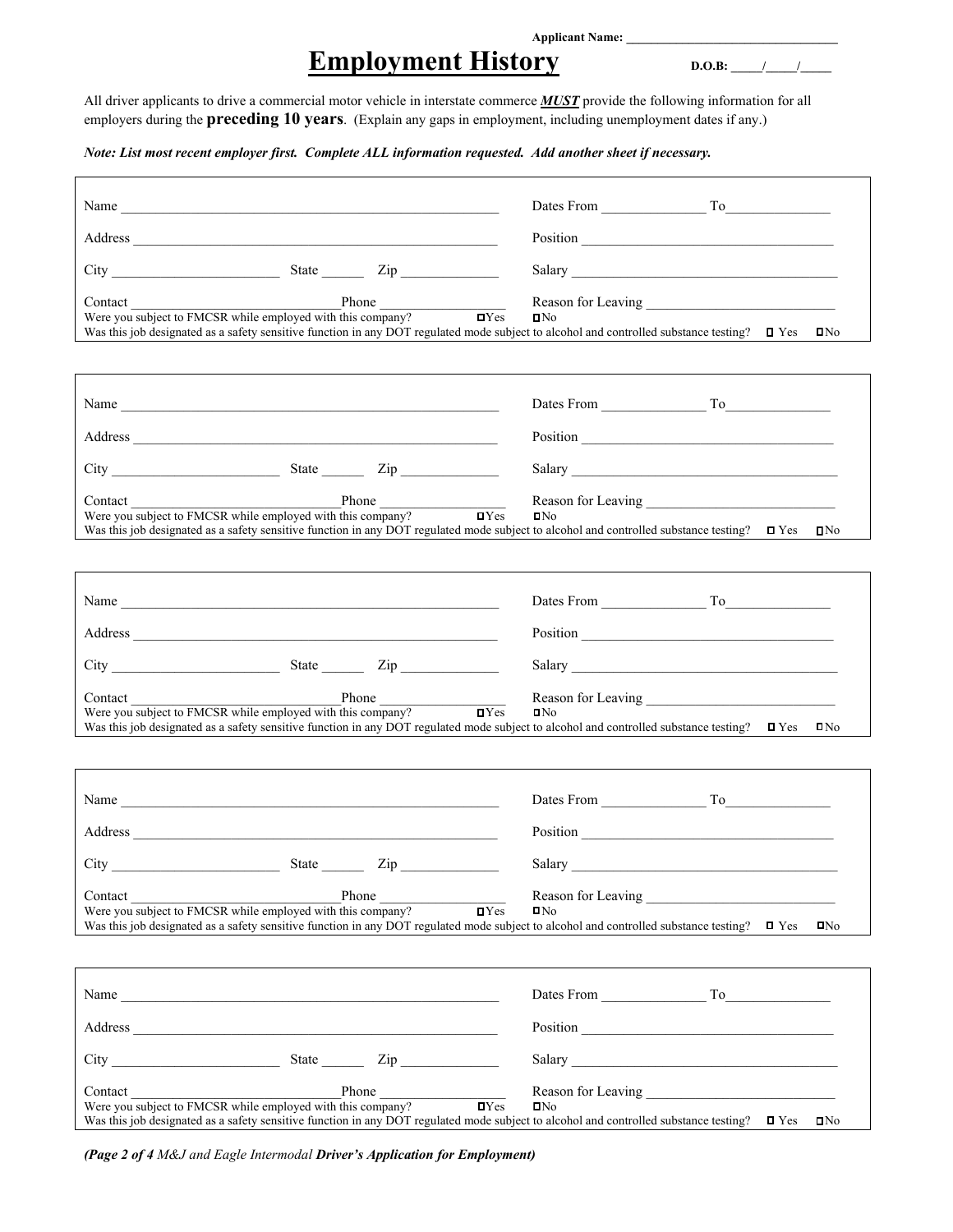|                                                                                                                                                     |                  |              | Applicant Name: |            |          |  |
|-----------------------------------------------------------------------------------------------------------------------------------------------------|------------------|--------------|-----------------|------------|----------|--|
| Education                                                                                                                                           |                  |              | D.O.B:          |            |          |  |
| High School: 12<br>Select highest grade completed: 8                                                                                                | College: 4       |              |                 |            |          |  |
| Last school attended:<br>Name                                                                                                                       | City             | <b>State</b> |                 |            |          |  |
| <b>Driving Qualification and Background</b><br>Provide accident record for preceding three years<br>□ Check box if no accidents in past three years |                  |              |                 |            |          |  |
| Date                                                                                                                                                | Type of Accident |              |                 | Fatalities | Injuries |  |

|                      |  | (Rear-End, Backing, Lane Change) |  |  |
|----------------------|--|----------------------------------|--|--|
|                      |  |                                  |  |  |
| Last Accident        |  |                                  |  |  |
| Next Previous        |  |                                  |  |  |
| <b>Next Previous</b> |  |                                  |  |  |

Provide traffic convictions and forfeitures for previous three years, (other than parking violations)  **Check box if no moving violations in past three years.**

| Date | Location | Type of Offense | Penalty |
|------|----------|-----------------|---------|
|      |          |                 |         |
|      |          |                 |         |
|      |          |                 |         |

| $\blacksquare$     | $\square$ No    |
|--------------------|-----------------|
| $\blacksquare$ Yes | IN <sub>0</sub> |
| $\mathbf{D}$ Yes   | $N_0$           |
| $\mathbf{D}$ Yes   | IN <sub>0</sub> |
|                    |                 |

**If you answered "YES" to any of the above questions, attach a statement giving details.** 

## **Driving Experience**

| Class of<br>Equipment                    | Type of Equipment<br>(Van, Tank, Etc.) | Dates<br>From | Tо | Approx. $#$ of Miles<br>(Total) |
|------------------------------------------|----------------------------------------|---------------|----|---------------------------------|
| <b>Tractor Trailer</b>                   |                                        |               |    |                                 |
| Other                                    |                                        |               |    |                                 |
| List States Operated in past five years: |                                        |               |    |                                 |

*(Page 3 of 4 M&J and Eagle Intermodal Driver's Application for Employment)*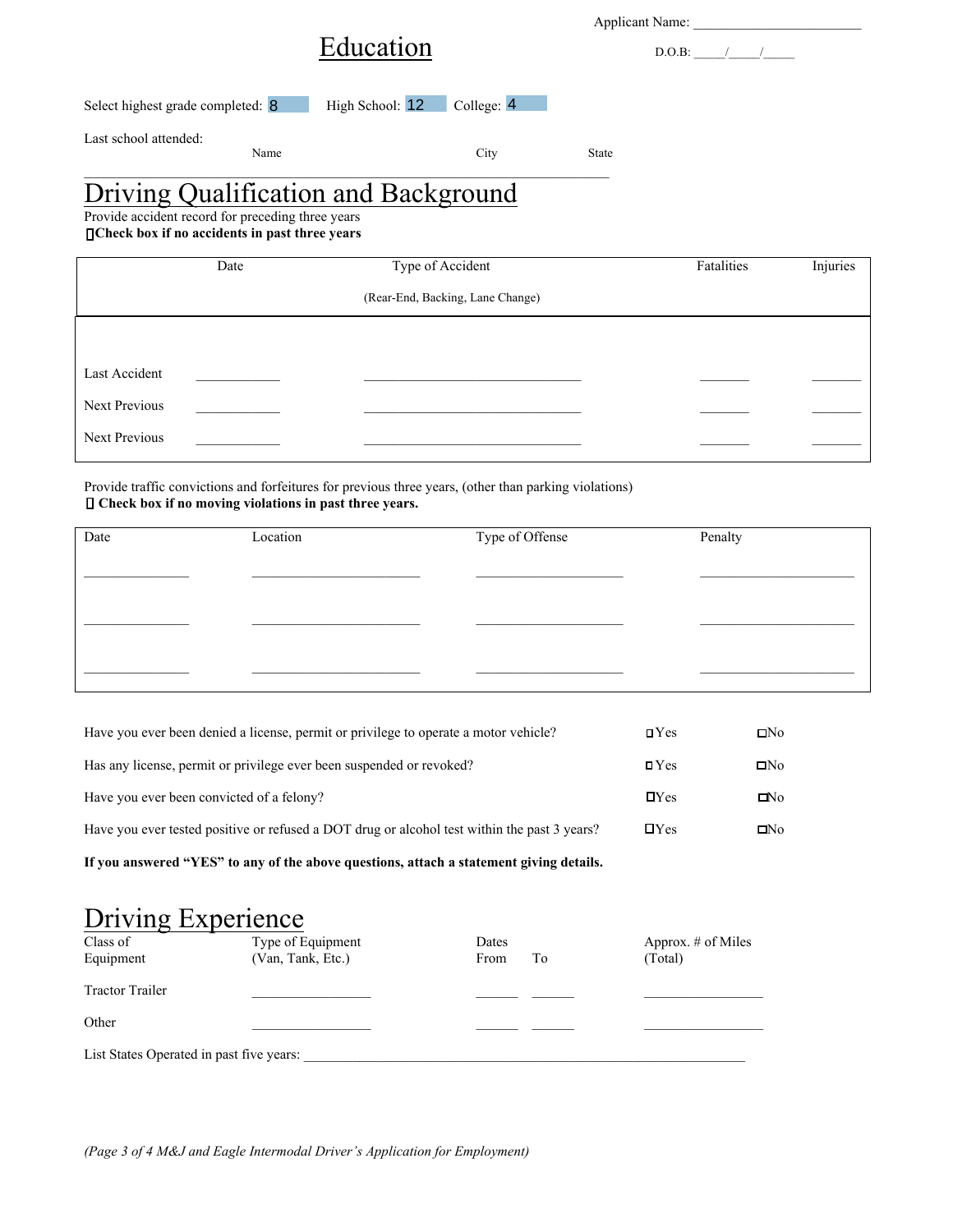|                                                                                      | Applicant Name: |
|--------------------------------------------------------------------------------------|-----------------|
|                                                                                      | $D.O.B:$ / /    |
| List any special training that will enable you to be a better driver:                |                 |
| List any safe driving awards that you have earned:                                   |                 |
| List any other skills or training which will help you succeed at $M\&J$ Intermodal.: |                 |

## Commercial Driver's License Information

| State | Number | Class | $\sim$<br>iorsements | T.<br>Date<br>Expiration |
|-------|--------|-------|----------------------|--------------------------|
|       |        |       |                      |                          |

I understand that in order to qualify for this position as a commercial driver, I must submit to a pre-employment controlled substances test. A negative controlled substance test will be required before an offer for employment can be made. I authorize **M&J Intermodal**. to make such inquiries of my driving history, past employment background, criminal background, personal, financial and/or medical history. I hereby release state agencies, past employers, schools, health care providers and/or any other person from all liability in connection to their responding to any and all inquiries from **M&J and Eagle Intermodal** and the subsequent release of information to verify the accuracy of this application.

I authorize **M&J and Eagle Intermodal** and/or its authorized representatives to obtain a copy of my Motor Vehicle Record from the state office that maintains my driver records. I understand that a third party vendor may be used to obtain my Motor Vehicle Report. I further understand that the information in my Motor Vehicle Report may be used for hiring or employment purposes, and for insurance underwriting or rating purposes. This authorization shall remain in effect until my employment or driving duties for **M&J and Eagle Intermodal** is terminated.

I understand that in the event of my employment by **M&J and Eagle Intermodal** any false or misleading statements given in my application or interview(s) may result in termination. I understand that I am required to abide by all rules and regulations of **M&J and Eagle Intermodal** which is an Illinois corporation, whose only office is located in Illinois. I understand that all hiring decisions, work assignments and payroll information come from Illinois even though work may be performed in various states. I also understand that I am employed "at will" and that there is no contract of employment, which means that either party, can terminate employment with no liability.

This certifies this application was completed by me and that all entries on it and information in it are true and complete to the best of my knowledge.

Applicant's Signature Date and Contract the Date Date of the Date Date Date

**Arbitration Agreement** 

I hereby agree that any and all claims or controversies between me and **M&J and Eagle Intermodal** (the "Company"), relating to my employment with the Company, or termination thereof, including claims for breach of contract, tort, employment discrimination (including unlawful harassment), and any violation of any state or federal law shall be resolved by arbitration in accordance with the then applicable National Rules for the Resolution of Employment Disputes of the American Arbitration Association. I understand that this Arbitration Agreement covers any and all claims that I might bring under Title VII, the Americans with Disabilities Act and the Age Discrimination In Employment Act. However, claims under applicable workers' compensation laws or the National Labor Relations Act shall not be subject to arbitration. The Arbitrator shall be selected form a panel provided by the American Arbitration Association.

If any party prevails on a statutory claim, which affords the prevailing party attorneys' fees, then the arbitrator may award reasonable attorneys' fees and costs to the prevailing party.

I understand and agree that this Arbitration Agreement contains a full and complete statement of any and all agreements and understandings regarding resolution of disputes between the Company and me, and I agree that this Arbitration Agreement supersedes all previous agreements, whether written or oral, express or implied, relating to the subjects covered in this Arbitration Agreement. I further understand that this arbitration agreement cannot be modified except in a written document signed by both the Company President and I.

#### *I UNDERSTAND AND AGREE THAT THIS AGREEMENT TO ARBITRATE CONSTITUTES A WAIVER OF MY RIGHT TO A TRIAL BY JURY OF ANY MATTERS SUBJECT TO ARBITRATION UNDER THIS AGREEMENT.*

\_\_\_\_\_\_\_\_\_\_\_\_\_\_\_\_\_\_\_\_\_\_\_\_\_\_\_\_\_\_\_\_\_\_\_\_\_\_\_\_\_ \_\_\_\_\_\_\_\_\_\_\_\_\_\_\_\_\_\_\_\_\_\_\_\_\_\_\_

Employee Signature Date and Date and Date and Date and Date and Date and Date and Date and Date and Date and Date and Date and Date and Date and Date and Date and Date and Date and Date and Date and Date and Date and Date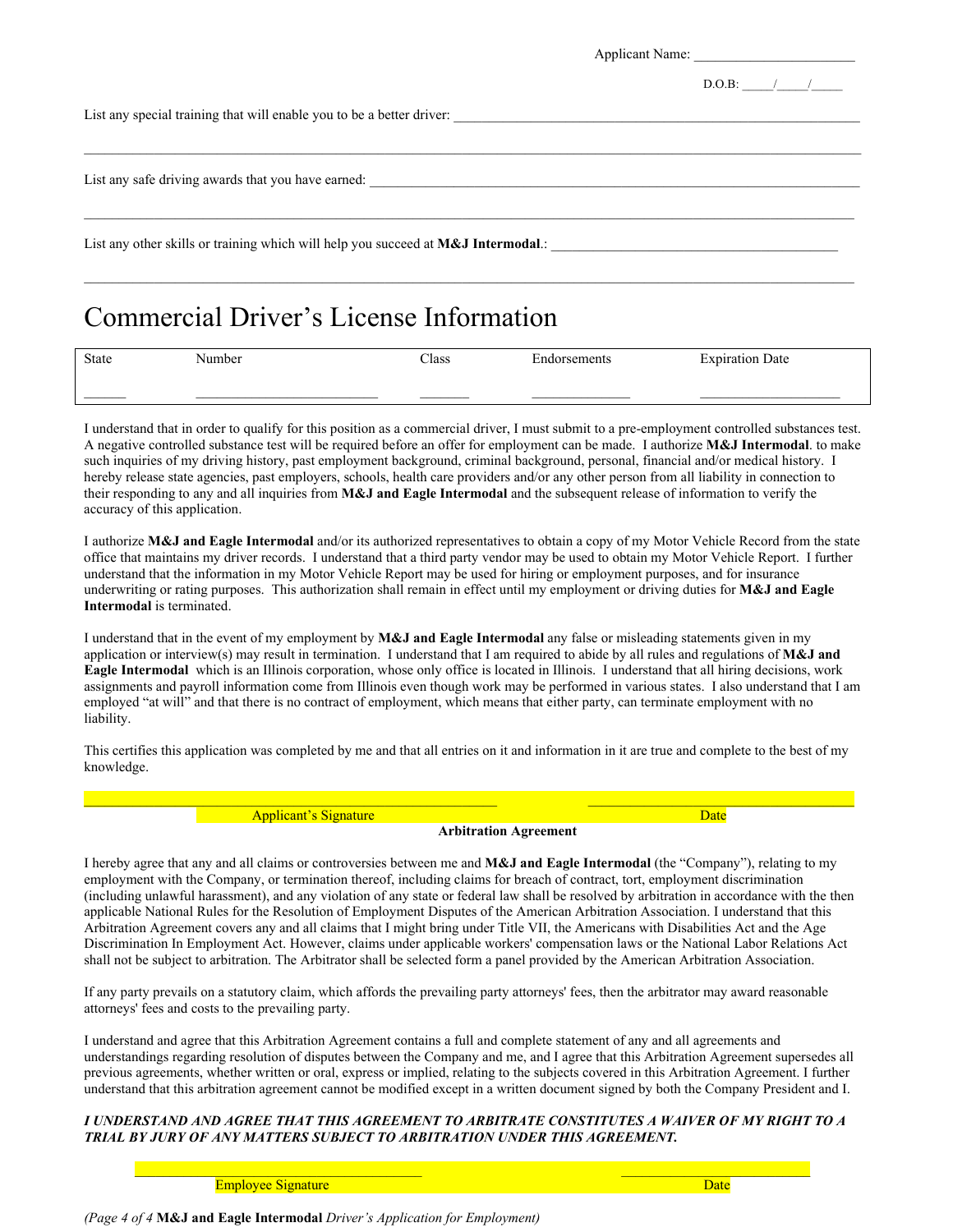# *M&J and Eagle Intermodal*

 4900 S. Mason. Chicago, IL 60638 Ph) 708-430-7800 Fx) 708-459-4111

**stephancollins@mjlogisticsil.com**

#### **INQUIRY TO PREVIOUS EMPLOYMENT**

| Company:                               |                                                                                                                                                                                                                                                                                                                                                                                                                                                                                                                                                                                                                                                                                                                                                                                                                                                                                                        |                                                                                                              |
|----------------------------------------|--------------------------------------------------------------------------------------------------------------------------------------------------------------------------------------------------------------------------------------------------------------------------------------------------------------------------------------------------------------------------------------------------------------------------------------------------------------------------------------------------------------------------------------------------------------------------------------------------------------------------------------------------------------------------------------------------------------------------------------------------------------------------------------------------------------------------------------------------------------------------------------------------------|--------------------------------------------------------------------------------------------------------------|
|                                        | <b>Employed from <math>(M/Y)</math></b> to $\qquad$                                                                                                                                                                                                                                                                                                                                                                                                                                                                                                                                                                                                                                                                                                                                                                                                                                                    |                                                                                                              |
| Contact Person:                        | Did this person drive a tractor/semi-trailer for you? Y N                                                                                                                                                                                                                                                                                                                                                                                                                                                                                                                                                                                                                                                                                                                                                                                                                                              |                                                                                                              |
| Address:                               | Type and length of trailer:                                                                                                                                                                                                                                                                                                                                                                                                                                                                                                                                                                                                                                                                                                                                                                                                                                                                            |                                                                                                              |
|                                        | Are you aware of any motor vehicle citations or arrests?<br>Are you aware of any driver's license suspensions or revocations?                                                                                                                                                                                                                                                                                                                                                                                                                                                                                                                                                                                                                                                                                                                                                                          | Yes No<br>$Yes \Box No$                                                                                      |
| Phone:                                 | Do you consider this person to be a safe driver?<br>Would this driver be eligible for re-hire?                                                                                                                                                                                                                                                                                                                                                                                                                                                                                                                                                                                                                                                                                                                                                                                                         | $\gamma$ es $\Box$ No<br>Yes No                                                                              |
| Fax:                                   | Reason for leaving: $\Box$ Voluntary $\Box$ Involuntary $\Box$ Laid-off                                                                                                                                                                                                                                                                                                                                                                                                                                                                                                                                                                                                                                                                                                                                                                                                                                |                                                                                                              |
|                                        | General Comments:                                                                                                                                                                                                                                                                                                                                                                                                                                                                                                                                                                                                                                                                                                                                                                                                                                                                                      |                                                                                                              |
|                                        | Please list any accident information for the above named individual for the last three years:                                                                                                                                                                                                                                                                                                                                                                                                                                                                                                                                                                                                                                                                                                                                                                                                          |                                                                                                              |
|                                        |                                                                                                                                                                                                                                                                                                                                                                                                                                                                                                                                                                                                                                                                                                                                                                                                                                                                                                        |                                                                                                              |
|                                        |                                                                                                                                                                                                                                                                                                                                                                                                                                                                                                                                                                                                                                                                                                                                                                                                                                                                                                        |                                                                                                              |
|                                        |                                                                                                                                                                                                                                                                                                                                                                                                                                                                                                                                                                                                                                                                                                                                                                                                                                                                                                        |                                                                                                              |
|                                        |                                                                                                                                                                                                                                                                                                                                                                                                                                                                                                                                                                                                                                                                                                                                                                                                                                                                                                        |                                                                                                              |
| В.<br>C.<br>D.<br>E.<br><b>Address</b> | Per Federal Motor Carrier Safety Regulations part 382.413 the following information is required:<br>A. Has this person tested positive for a controlled substance in the last 3 years?<br>Has this person had an alcohol test with a breath alcohol concentration of 0.04 or greater in the last 3 years? $\Box$ Yes $\Box$ No<br>Has this person refused a required test for drugs or alcohol in the last 3 years? **<br>Has this person committed any other violations of DOT drug and alcohol testing regulations?<br>Have you received information (including verified adulterated or substituted results) from previous employers that<br>applicant has violated DOT drug/alcohol regulations?<br>** Please include information from previous employers. If any of the above answers are Yes, please provide information for the<br>Substance Abuse Professional that the person was referred to: | $\Box$ Yes $\Box$ No<br>$\Box$ Yes $\Box$ No<br>$\Box$ Yes $\Box$ No<br>$\blacksquare$ Yes $\blacksquare$ No |
|                                        |                                                                                                                                                                                                                                                                                                                                                                                                                                                                                                                                                                                                                                                                                                                                                                                                                                                                                                        |                                                                                                              |
|                                        | (Signature/Name/Position of person giving information)                                                                                                                                                                                                                                                                                                                                                                                                                                                                                                                                                                                                                                                                                                                                                                                                                                                 | (Date)                                                                                                       |
|                                        | ***Release***<br>It is agreed and understood that the company or its agents may investigate the driver's background to ascertain any and all information of concern to driver's record.<br>Including all information on my Alcohol and Controlled Substance Testing/Training Records, whether same is of record or not, and driver releases former and/or current<br>companies named herein from all liability for any damages for furnishing such information. It is understood that the information in this application will be used and that<br>prior companies will be contacted for purposes of investigation as required by the Motor Carrier Safety Regulations.                                                                                                                                                                                                                                |                                                                                                              |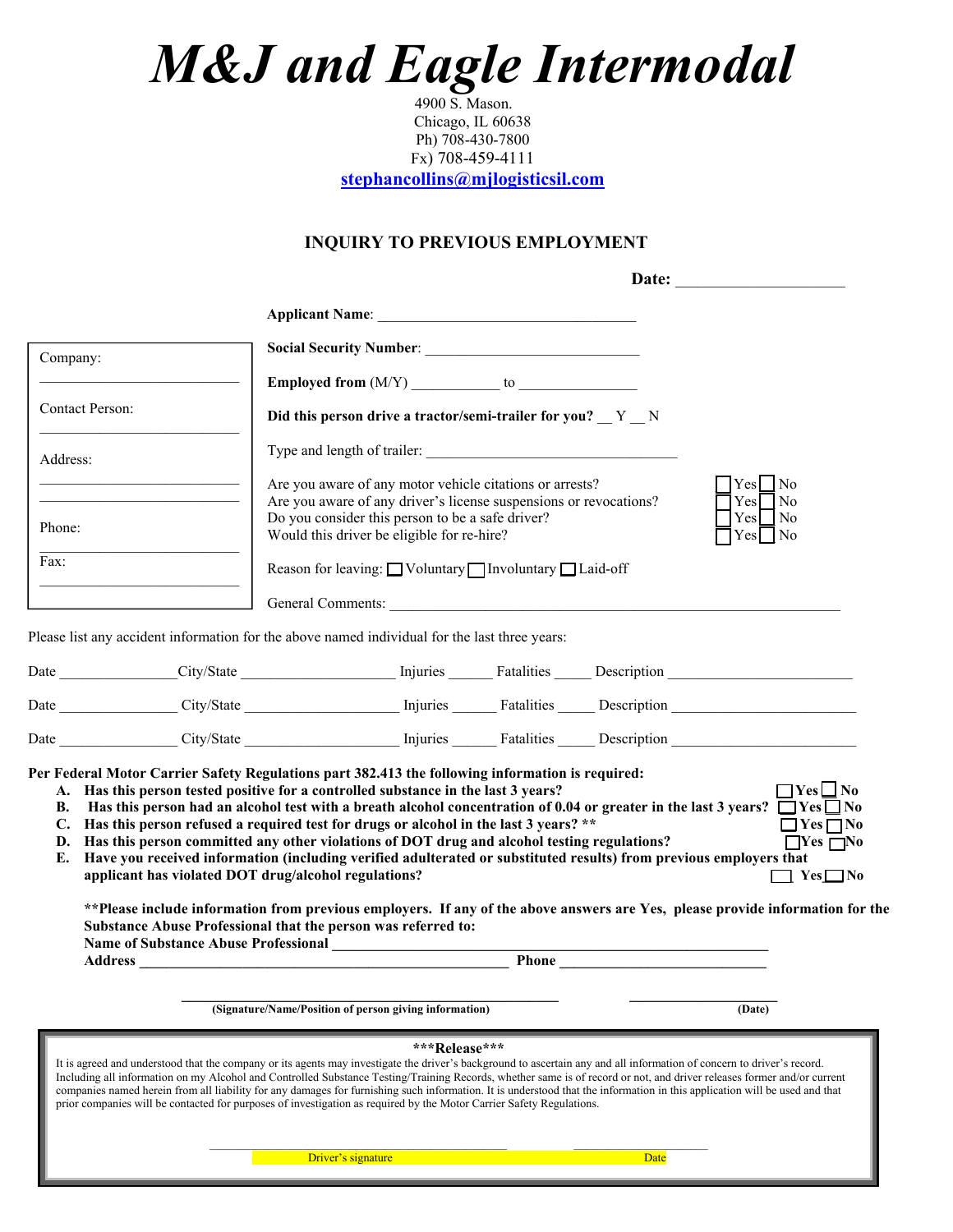## DRIVER STATEMENT OF ON-DUTY HOURS (For Newly Hired Drivers)

INSTRUCTIONS: Motor Carriers when using a driver for the first time shall obtain from the driver a signed statement giving the total time on-duty during the immediately preceding 7 days and time at which such driver was last relieved from duty prior to beginning work for such carrier. Rule 395.8(j)(2) Federal Motor Carrier Safety Regulations. NOTE: Hours for any compensated work during the preceding 7 days, including work for a non-motor carrier entity, must be recorded on this form.

|          |                                                                                                                                                                                                                          |                  |                    |                               |      |                  |     |                | Driver's License: State _____ Number _____________ Class ____ Endorsement(s) ___ Restriction(s) ___                                                                                                                                                                                                                             |  |
|----------|--------------------------------------------------------------------------------------------------------------------------------------------------------------------------------------------------------------------------|------------------|--------------------|-------------------------------|------|------------------|-----|----------------|---------------------------------------------------------------------------------------------------------------------------------------------------------------------------------------------------------------------------------------------------------------------------------------------------------------------------------|--|
|          |                                                                                                                                                                                                                          |                  |                    |                               |      |                  |     |                |                                                                                                                                                                                                                                                                                                                                 |  |
|          | <b>DAY</b>                                                                                                                                                                                                               | 1<br>(yesterday) | 2 <sup>1</sup>     | 3                             | 4    | 5                | 6   | $\overline{7}$ |                                                                                                                                                                                                                                                                                                                                 |  |
|          | DATE                                                                                                                                                                                                                     |                  |                    |                               |      |                  |     |                |                                                                                                                                                                                                                                                                                                                                 |  |
|          | <b>HOURS</b><br><b>WORKED</b>                                                                                                                                                                                            |                  |                    |                               |      |                  |     |                | <b>TOTAL HOURS</b>                                                                                                                                                                                                                                                                                                              |  |
|          | I hereby certify that the information given above is correct to the best of my<br>knowledge and belief, and that I was last relieved from work at                                                                        |                  |                    | $-$ P.M.                      | A.M. | On $\frac{1}{2}$ |     |                |                                                                                                                                                                                                                                                                                                                                 |  |
|          |                                                                                                                                                                                                                          | Time             |                    |                               |      |                  | Day | Month          | Year                                                                                                                                                                                                                                                                                                                            |  |
|          |                                                                                                                                                                                                                          |                  | Driver's Signature |                               |      |                  |     |                | Date                                                                                                                                                                                                                                                                                                                            |  |
|          | DRIVER CERTIFICATION FOR OTHER COMPENSATED WORK<br>including time working for other employers. The definition of on-duty time found in Section 395.2<br>performing any compensated work for any nonmotor carrier entity. |                  |                    |                               |      |                  |     | (check one)    | INSTRUCTIONS: When employed by a motor carrier, a driver must report to the carrier all on-duty time<br>paragraphs (8) and (9) of the Federal Motor Carrier Safety Regulations includes time performing any other<br>work in the capacity of, or in the employ or service of, a common, contract or private motor carrier, also |  |
|          | Are you currently working for another employer?                                                                                                                                                                          |                  |                    |                               |      |                  |     | Yes            | $\Box$ No                                                                                                                                                                                                                                                                                                                       |  |
|          | At this time do you intend to work for another employer while<br>still employed by this company?                                                                                                                         |                  |                    |                               |      |                  |     | Yes            | No                                                                                                                                                                                                                                                                                                                              |  |
|          | that I must inform this company immediately of such employment activity.                                                                                                                                                 |                  |                    |                               |      |                  |     |                | I hereby certify that the information given above is true and I understand that once I become<br>employed with this company, if I begin working for any additional employer(s) for compensation                                                                                                                                 |  |
|          |                                                                                                                                                                                                                          |                  | Driver's Signature |                               |      |                  |     |                | Date                                                                                                                                                                                                                                                                                                                            |  |
| Witness: |                                                                                                                                                                                                                          |                  |                    | <b>Company Representative</b> |      |                  |     |                | Date                                                                                                                                                                                                                                                                                                                            |  |

© Copyright 1998 J.J. KELLER & ASSOCIATES, INC., Neenah, WI - USA - (800)327-6868

 $\ddot{\ddot{\phantom{}}}$ 

 $\frac{8}{3}$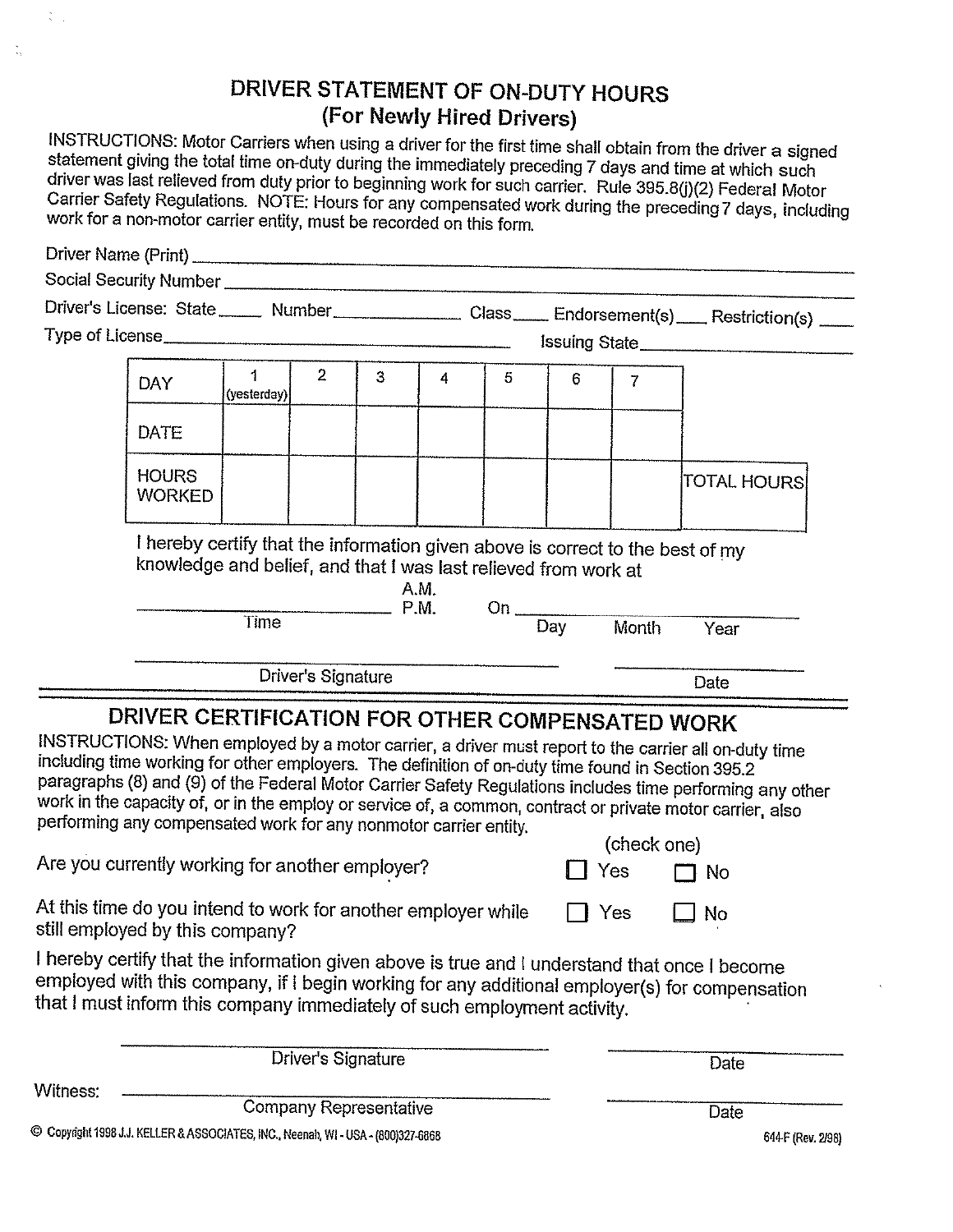## THE BELOW DISCLOSURE AND AUTHORIZATION LANGUAGE IS FOR MANDATORY USE BY ALL **ACCOUNT HOLDERS**

#### **IMPORTANT DISCLOSURE**

#### REGARDING BACKGROUND REPORTS FROM THE PSP Online Service

In connection with your application for employment with *Millengle Lytermoda* / ("Prospective Employer"), Prospective<br>Employer, its employees, agents or contractors may obtain one or more reports regarding your driving, an from the Federal Motor Carrier Safety Administration (FMCSA).

When the application for employment is submitted in person, if the Prospective Employer uses any information it obtains from FMCSA in a decision to not hire you or to make any other adverse employment decision regarding you, the Prospective Employer will provide you with a copy of the report upon which its decision was based and a written summary of your rights under the Fair Credit Reporting Act before taking any final adverse action. If any final adverse action is taken against you based upon your driving history or safety report, the Prospective Employer will notify you that the action has been taken and that the action was based in part or in whole on this report.

When the application for employment is submitted by mail, telephone, computer, or other similar means, if the Prospective Employer uses any information it obtains from FMCSA in a decision to not hire you or to make any other adverse employment decision regarding you, the Prospective Employer must provide you within three business days of taking adverse action oral, written or electronic notification: that adverse action has been taken based in whole or in part on information obtained from FMCSA; the name, address, and the toll free telephone number of FMCSA; that the FMCSA did not make the decision to take the adverse action and is unable to provide you the specific reasons why the adverse action was taken; and that you may, upon providing proper identification, request a free copy of the report and may dispute with the FMCSA the accuracy or completeness of any information or report. If you request a copy of a driver record from the Prospective Employer who procured the report, then, within 3 business days of receiving your request, together with proper identification, the Prospective Employer must send or provide to you a copy of your report and a summary of your rights under the Fair Credit Reporting Act.

Neither the Prospective Employer nor the FMCSA contractor supplying the crash and safety information has the capability to correct any safety data that appears to be incorrect. You may challenge the accuracy of the data by submitting a request to https://dataqs.fmcsa.dot.gov. If you challenge crash or inspection information reported by a State, FMCSA cannot change or correct this data. Your request will be forwarded by the DataQs system to the appropriate State for adjudication.

Any crash or inspection in which you were involved will display on your PSP report. Since the PSP report does not report, or assign, or imply fault, it will include all Commercial Motor Vehicle (CMV) crashes where you were a driver or co-driver and where those crashes were reported to FMCSA, regardless of fault. Similarly, all inspections, with or without violations, appear on the PSP report. State citations associated with Federal Motor Carrier Safety Regulations (FMCSR) violations that have been adjudicated by a court of law will also appear, and remain, on a PSP report.

The Prospective Employer cannot obtain background reports from FMCSA without your authorization.

#### **AUTHORIZATION**

If you agree that the Prospective Employer may obtain such background reports, please read the following and sign below:

1 authorize //HJ/Eagle Intermodal Prospective Employer") to access the FMCSA Pre-Employment Screening Program (PSP) system to seek information regarding my commercial driving safety record and information regarding my safety inspection history. I understand that I am authorizing the release of safety performance information including crash data from the previous five (5) years and inspection history from the previous three (3) years. I understand and acknowledge that this release of information may assist the Prospective Employer to make a determination regarding my suitability as an employee.

I further understand that neither the Prospective Employer nor the FMCSA contractor supplying the crash and safety information has the capability to correct any safety data that appears to be incorrect. I understand I may challenge the accuracy of the data by submitting a request to https://dataqs.fmcsa.dot.gov. If I challenge crash or inspection information reported by a State, FMCSA cannot change or correct this data. I understand my request will be forwarded by the DataQs system to the appropriate State for adjudication.

I understand that any crash or inspection in which I was involved will display on my PSP report. Since the PSP report does not report. or assign, or imply fault. I acknowledge it will include all CMV crashes where I was a driver or co-driver and where those crashes were reported to FMCSA, regardless of fault. Similarly, I understand all inspections, with or without violations, will appear on my PSP report, and State citations associated with FMCSR violations that have been adjudicated by a court of law will also appear, and remain, on my PSP report.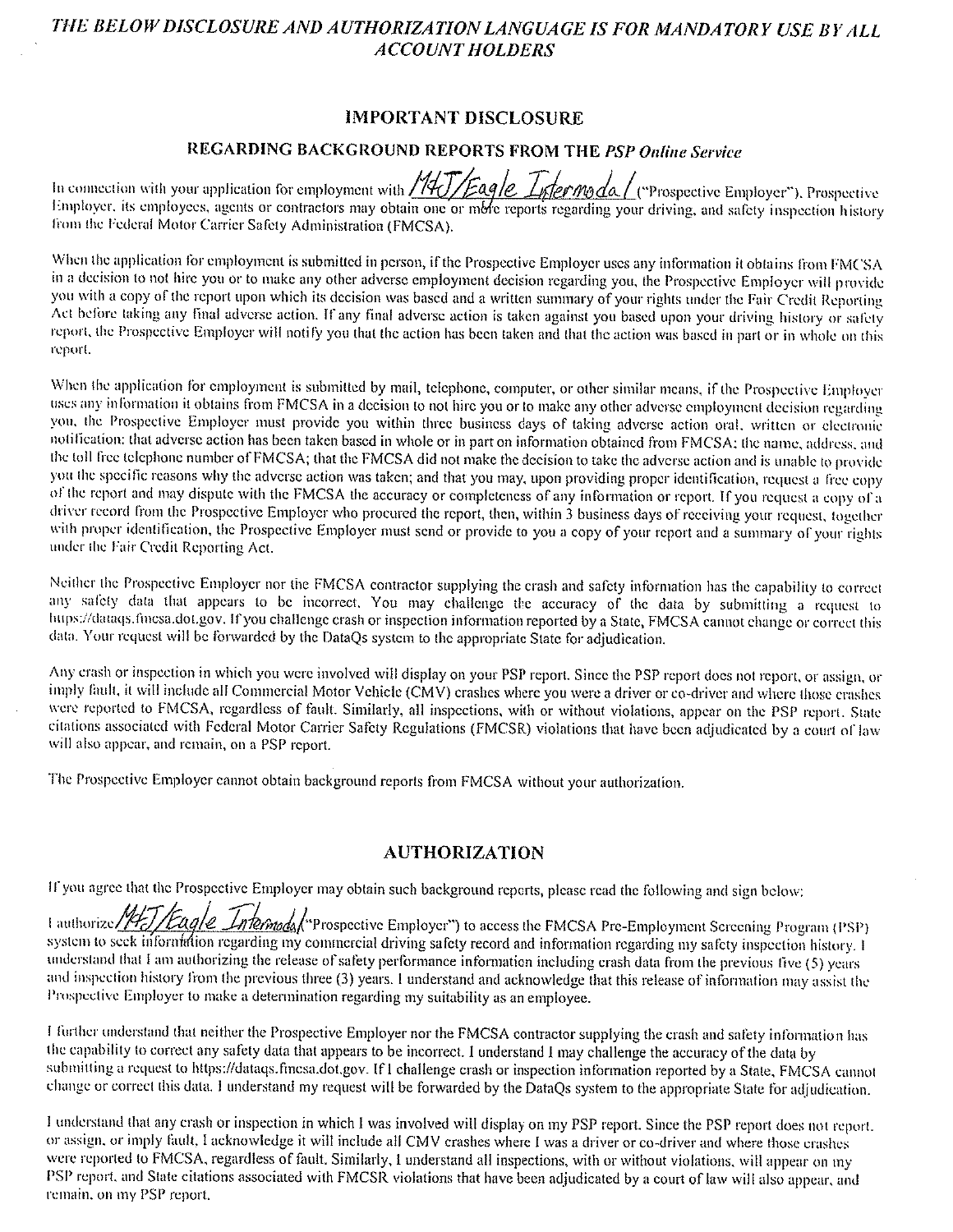I have read the above Disclosure Regarding Background Reports provided to me by Prospective Employer and I understand that if I sign this Disclosure and Authorization, Prospective Employer may obtain a report of my crash and inspection history. I hereby authorize Prospective Employer and its employees, authorized agents, and/or affiliates to obtain the information authorized above.

Date:

Signature

Name (Please Print)

NOTICE: This form is made available to monthly account holders by NIC on behalf of the U.S. Department of Transportation, Federal Motor Carrier Safety Administration (FMCSA). Account holders are required by federal law to obtain an Applicant's written or electronic consent prior to accessing the Applicant's PSP report. Further, account holders are required by FMCSA to use the language contained in this Disclosure and Authorization form to obtain an Applicant's consent. The language must be used in whole, exactly as provided. Further, the language on this form must exist as one stand-alone document. The language may NOT be included with other consent forms or any other language.

 $\cdot$ 

 $\chi^2$ 

 $\hat{\mathcal{A}}$ 

LAST UPDATED 12/22/2015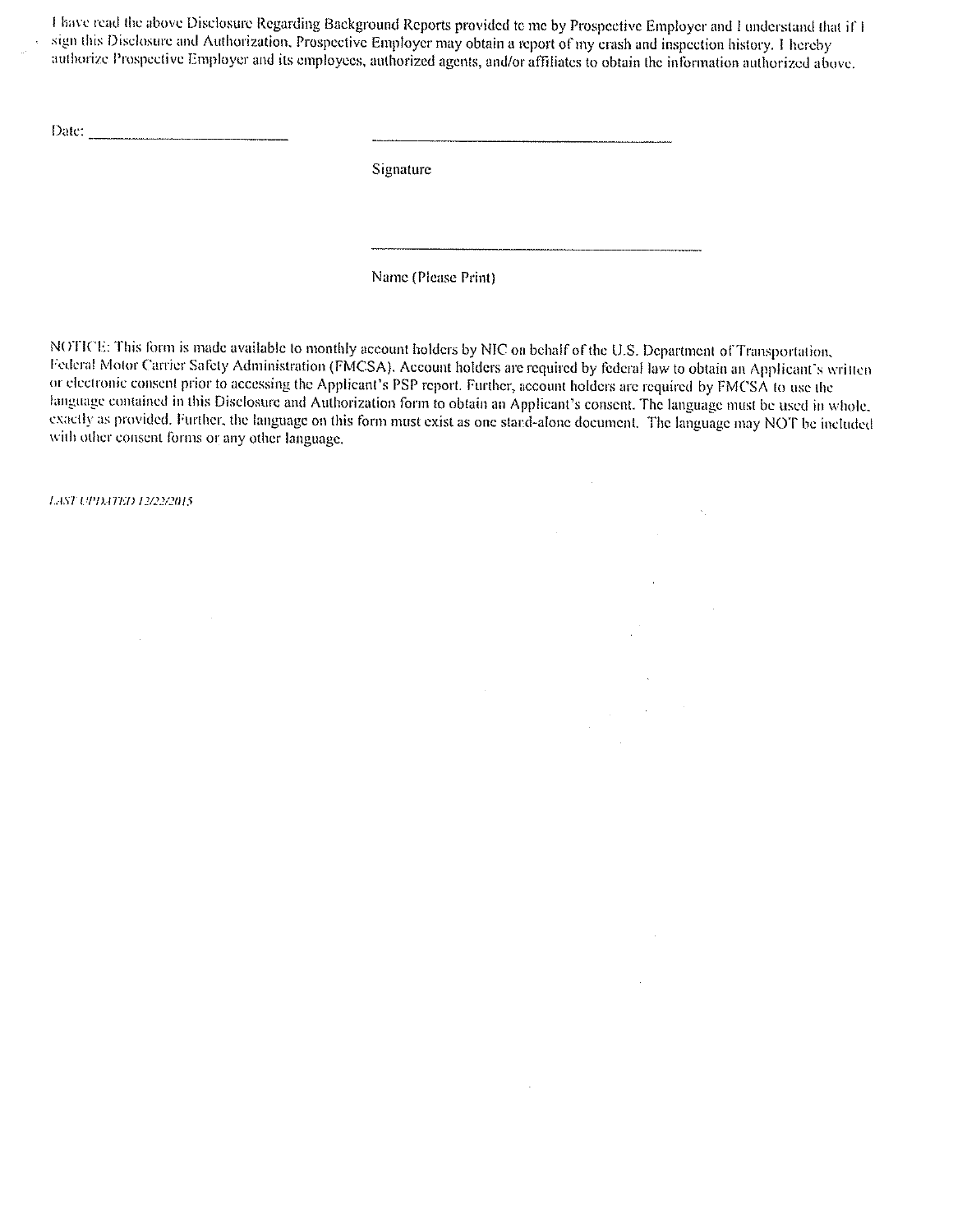I have carefully read and understand this Disclosure and Authorization form and the attached summary of rights under the Fair Credit Reporting Act. By my signature below, I consent to preparation of background reports by a consumer reporting agency such as HireRight, Inc. ("HireRight"), and to the release of such background reports to the Company and its designated representatives and agents, for the purpose of assisting the Company in making a determination as to my eligibility for employment (including independent contractor assignments, as applicable), promotion, retention or for other lawful employment purposes. I understand that if the Cornpany hires me or contracts for my services, my consent will apply, and the Company may, as allowed by law, obtain additional background reports pertaining to me, without asking for my authorization again, throughout my employment or contract period from HireRight and/or other consumer reporting agencies.

I understand that information contained in my employment or contractor application, or otherwise disclosed by me before or during my employment or contract assignment, if any, may be used for the purpose of obtaining and evaluating background reports on me. I also understand that nothing herein shall be construed as an offer of employment or contract for services.

I hereby authorize all of the following, without limitation, to disclose information about me to the consumer reporting agency and its agents: law enforcement and all other federal, state and local agencies, learning institutions (including public and private schools, colleges and universities), testing agencies, information service bureaus, credit bureaus, record/data repositories, courts (federal, state and local), motor vehicle records agencies, my past or present employers, the military, and all other individuals and sources with any information about or concerning me. The information that can be disclosed to the consumer reporting agency and its agents includes, but is not limited to, information concerning my employment and earnings history, education, credit history, motor vehicle history, criminal history, military service, professional credentials and licenses.

By my signature below, I also certify the information I provided on and in connection with this form is true, accurate and complete. I agree that this form in original, faxed, photocopied or electronic (including electronically signed) form, will be valid for any background reports that may be requested by or on behalf of the Company.

D California, Minnesota or Oklahoma applicants only: Please check this box if you would like to receive (whenever you have such right under the applicable state law) a copy of your background report if one is obtained on you by the Company.

| Applicant Last Name        | First | Middle |
|----------------------------|-------|--------|
| <b>Applicant Signature</b> | Date  |        |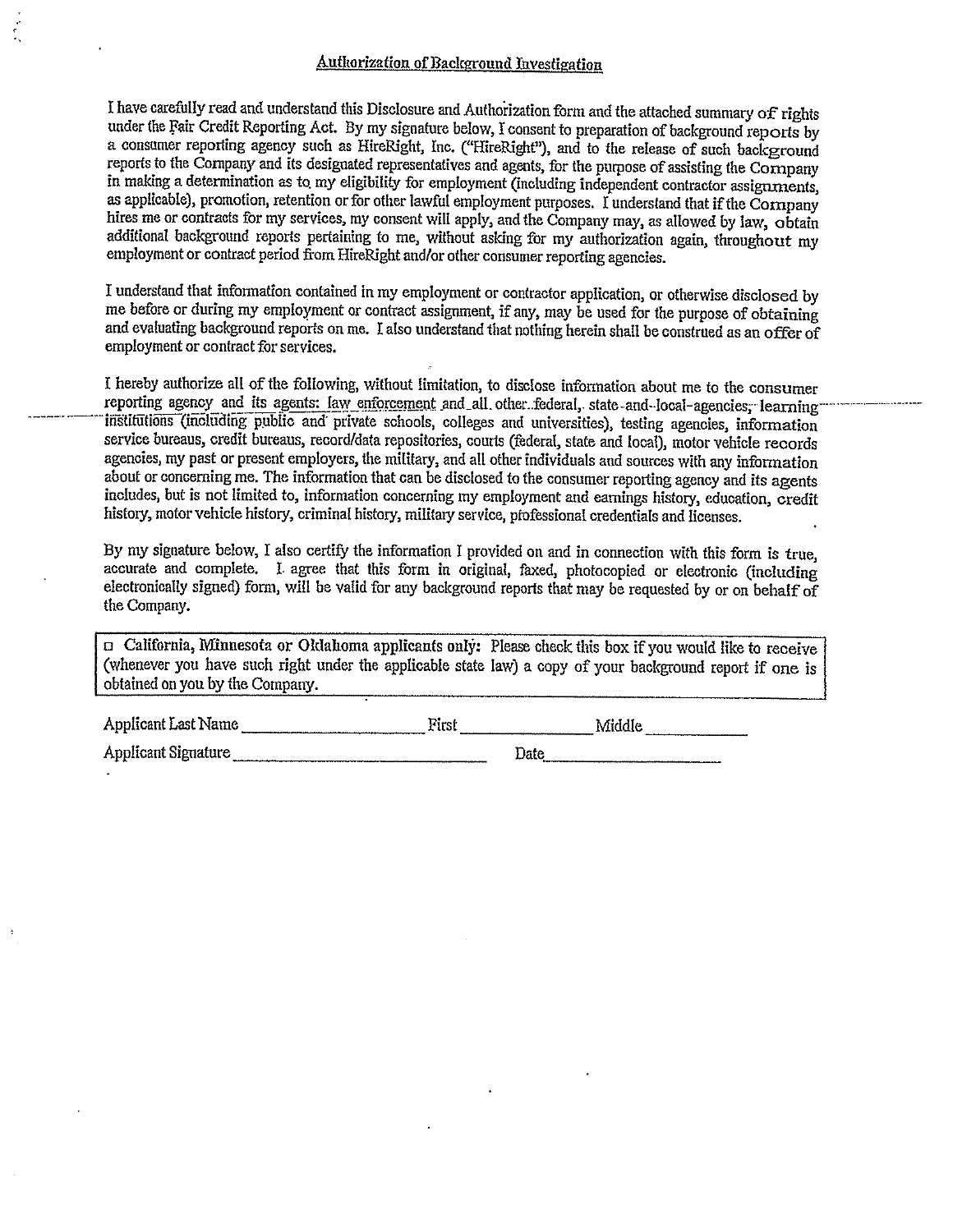## **Motor Vehicle Driver's**

## **CERTIFICATION OF COMPLIANCE** WITH DRIVER LICENSE REQUIREMENTS

MOTOR CARRIER INSTRUCTIONS: The requirements in Part 383 apply to every driver who operates in intrastate, interstate, or foreign commerce and operates a vehicle weighing 26,001 pounds or more, can transport more than 15 people, or transports hazardous materials that require placarding.

The requirements in Part 391 apply to every driver who operates in interstate commerce and operates a vehicle weighing 10,001 pounds or more, can transport more than 15 people, or transports hazardous materials that require placarding.

DRIVER REQUIREMENTS: Parts 383 and 391 of the Federal Motor Carrier Safety Regulations contain certain driver licensing requirements that you as a driver must comply with, including the following:

1) POSSESS ONLY ONE LICENSE: You, as a commerical vehicle driver, may not possess more than one motor vehicle operator's license.

2) NOTIFICATION OF LICENSE SUSPENSION, REVOCATION OR CANCELLATION: Sections 391.15(b)(2) and 383.33 of the Federal Motor Carrier Safety Regulations require that you notify your employer the NEXT BUSINESS DAY of any revocation or suspension of your driver's license. In addition, Section 383.31 requires that any time you violate a state or local traffic law (other than parking). you must report it within 30 days to: 1) your employing motor carrier, and 2) the state that issued your license (If the violation occurs in a state other than the one which issued your license). The notification to both the employer and the state must be in writing.

3) CDL DOMICILE REQUIREMENT: Section 383.23(a)(2) requires that your commercial driver's license be issued by your legal state of domicile, where you have your true, fixed, and permanent home and principal residence and to which you have the intention of returning whenever you are absent. If you establish a new domicile in another state, you must apply to transfer your CDL within 30 davs.

The following license is the only one I will possess:

| Driver's License No.                                                                    | <b>State</b> | Exp. Date |  |
|-----------------------------------------------------------------------------------------|--------------|-----------|--|
| DRIVER CERTIFICATION: I certify that I have read and understood the above requirements. |              |           |  |
|                                                                                         |              |           |  |
| Driver's Signature:                                                                     |              | Date      |  |
| Notes:                                                                                  |              |           |  |
| (This form is not required for DOT compliance)                                          |              |           |  |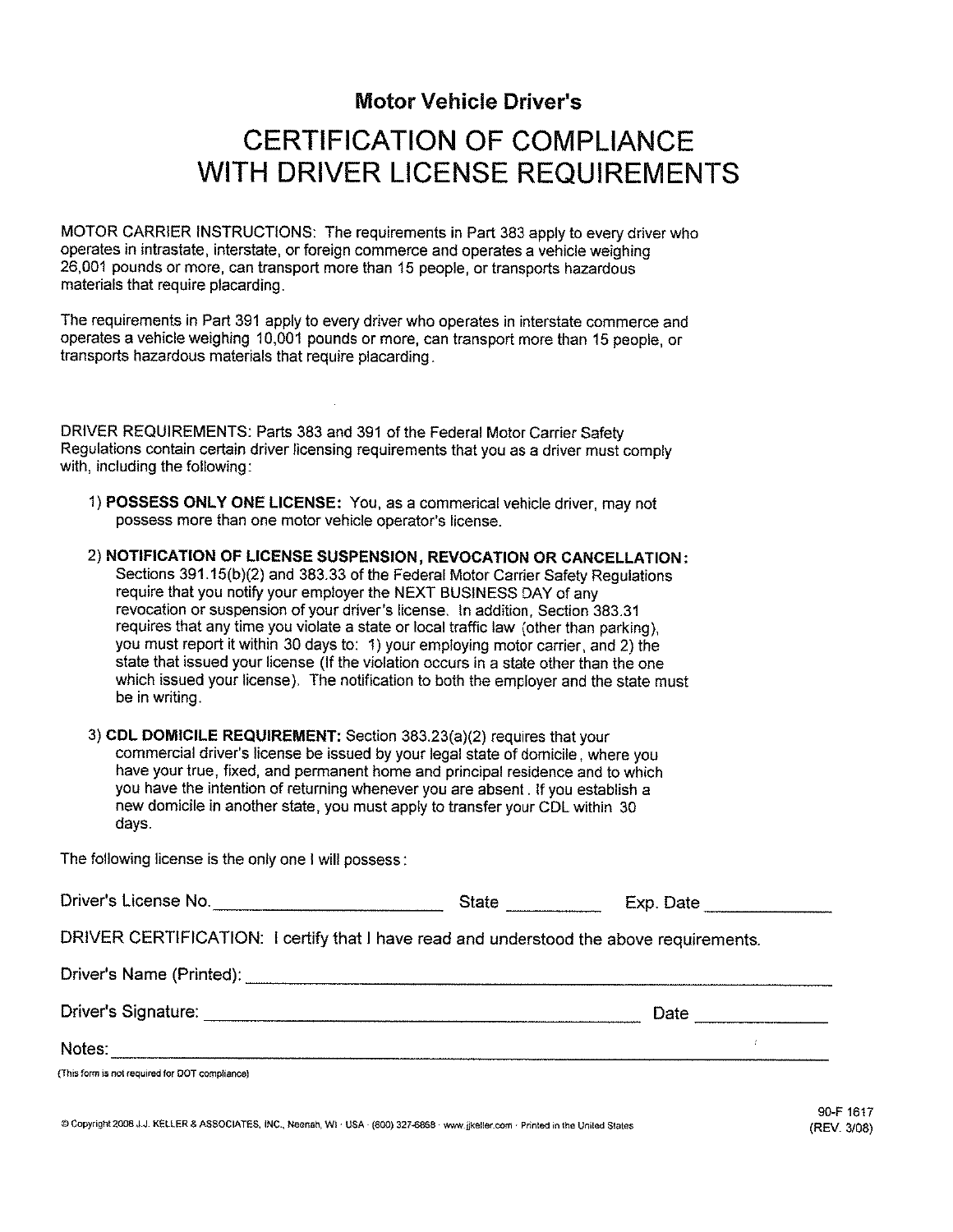# PREVIOUS PRE-EMPLOYMENT EMPLOYEE ALCOHOL AND DRUG TEST STATEMENT

Sec. 40.25(j) As the employer, you must also ask the employee whether he or she has tested positive, or refused to test, on any pre-employment drug or alcohol test administered by an employer to which the employee applied for, but did not obtain, safety-sensitive transportation work covered by DOT agency drug and alcohol testing rules during the past two years. If the employee admits that he or she had a positive test or a refusal to test, you must not use the employee to perform safety-sensitive functions for you, until and unless the employee documents successful completion of the return-to-duty process. (see Sec. 40.25(b)(5) and (e))

| Prospective Employee Name:<br>(print)                                         |                                                                                                                                                                                                                                                                        | <b>ID Number:</b> |  |  |
|-------------------------------------------------------------------------------|------------------------------------------------------------------------------------------------------------------------------------------------------------------------------------------------------------------------------------------------------------------------|-------------------|--|--|
|                                                                               | The prospective employee is required by Sec. 40.25(j) to respond to the following questions                                                                                                                                                                            |                   |  |  |
| during the past two years?                                                    | 1) Have you tested positive, or refused to test, on any pre-employment drug or alcohol test<br>administered by an employer to which you applied for, but did not obtain, safety-<br>sensitive transportation work covered by DOT agency drug and alcohol testing rules |                   |  |  |
| Check one:<br>$\Box$ Yes                                                      | $\square$ No                                                                                                                                                                                                                                                           |                   |  |  |
| return-to-duty requirements?                                                  | 2) If you answered yes, can you provide/obtain proof that you've successfully completed the DOT                                                                                                                                                                        |                   |  |  |
| Check one:<br>$\prod$ Yes                                                     | $\square$ No                                                                                                                                                                                                                                                           |                   |  |  |
|                                                                               |                                                                                                                                                                                                                                                                        |                   |  |  |
|                                                                               |                                                                                                                                                                                                                                                                        |                   |  |  |
| I certify that the information provided on this document is true and correct. |                                                                                                                                                                                                                                                                        |                   |  |  |
| Prospective Employee Signature:                                               |                                                                                                                                                                                                                                                                        | Date.             |  |  |
| Witnessed By:                                                                 |                                                                                                                                                                                                                                                                        | Date:             |  |  |
| (signature)                                                                   |                                                                                                                                                                                                                                                                        |                   |  |  |
|                                                                               |                                                                                                                                                                                                                                                                        |                   |  |  |
|                                                                               |                                                                                                                                                                                                                                                                        |                   |  |  |
|                                                                               |                                                                                                                                                                                                                                                                        |                   |  |  |
|                                                                               |                                                                                                                                                                                                                                                                        |                   |  |  |
|                                                                               |                                                                                                                                                                                                                                                                        |                   |  |  |